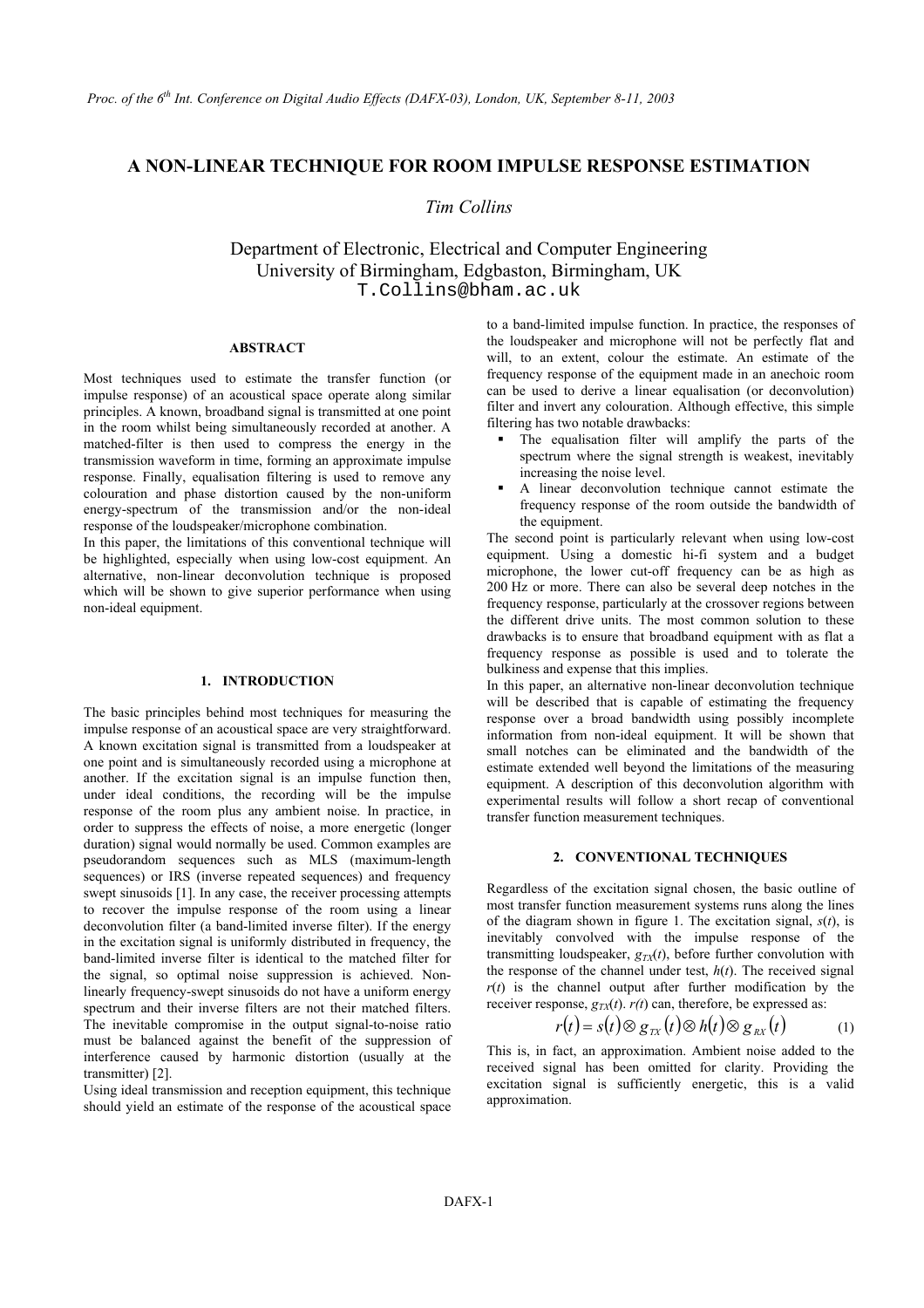*Proc. of the 6th Int. Conference on Digital Audio Effects (DAFX-03), London, UK, September 8-11, 2003* 



Figure 1. *Block diagram of a typical impulse response measurement system.*

From equation (1), it is clear that in order to obtain an estimate of the channel response alone, the combined effects of the excitation signal, the transmitter and the receiver must be removed from *r(t*) using deconvolution. The conventional method is to use a linear deconvolution filter,  $d(t)$ , whose frequency response is, ideally, the inverse of the cascade of the excitation signal, transmitter and receiver responses: **4. NON-LINEAR DECONVOLUTION** 

$$
d(t) \leftrightarrow D(\omega) = S^{-1}(\omega)G^{-1}(\omega) \tag{2}
$$

where,

$$
S(\omega) \leftrightarrow s(t)
$$
  

$$
G(\omega) \leftrightarrow g(t) = g_{TX}(t) \otimes g_{RX}(t)
$$

So the estimated transfer function should be:

$$
h_{EST}(t) \leftrightarrow R(\omega)D(\omega)
$$
  
\n
$$
\leftrightarrow [S(\omega)G(\omega)H(\omega)][S^{-1}(\omega)G^{-1}(\omega)] \quad (3)
$$
  
\n
$$
\leftrightarrow H(\omega)
$$

In practice, the excitation signal is limited to a finite frequency band. Outside this band, where  $S(\omega)$  falls to zero, the actual inverse signal,  $X^1(\omega)$ , would be infinite. The 'inverted' signal that is actually used for the deconvolution filter is limited to the same bandwidth of the transmission and is set to zero elsewhere.

# **3. LIMITATIONS OF INVERSE FILTERS**

In order for the method described above to give an accurate estimate of the transfer function of the channel, it is essential that the bandwidth of the excitation signal equals (or exceeds) the bandwidth of the channel. In practice, it is only the audible band that is of interest and so a band-limited estimate of the channel response is made between around 20 Hz and 20 kHz. To obtain a good signal-to-noise ratio over the entire band, it is necessary that the bandwidth of the cascaded frequency response of  $S(\omega)$ ,  $G_T(x)$  and  $G_R(x)$  exceeds (or at least equals) the limits of the audible band. This requirement is trivial in the case of  $S(\omega)$ , achievable for  $G_{RX}(\omega)$  but can cause problems for  $G_{TX}(\omega)$ . If one wishes to make measurements using easily portable and/or inexpensive equipment, a lower cut-off frequency of 20 Hz can be difficult to achieve. The only options are to attempt to correct the transmitter response in the deconvolution filter or to accept a reduced band-limit. If the former option is adopted, the deconvolution filter will have a large gain at low frequencies and will increase the noise level accordingly.

This same problem can arise at the upper cut-off frequency of the system and at one or more frequencies in between. Dips and notches in the frequency response of low-cost loudspeakers are common and will demand extra gain in the same way, increasing the noise level undesirably.

Similar problems to those described above occur in many related areas. For example, a linear adaptive equaliser used to deconvolve a communications signal from a channel response will only perform well if the channel does not exhibit deep spectral nulls [3]. The solution in such cases is to use a nonlinear equaliser or deconvolution algorithm. It should be stressed that the channel is still a linear system but the signal processing algorithms used for the deconvolution may not be.

There have been many non-linear deconvolution algorithms proposed in the past. The basic idea is to iteratively find a vector,  $h_{EST}(t)$ , that minimises the cost function:

$$
E = \left[ s(t) \otimes g(t) \otimes h_{EST}(t) \otimes s^*(-t) - r(t) \otimes s^*(-t) \right]^2
$$
 (4)

This cost function is the mean-squared difference between a matched-filtered version of the received signal and an estimate of the same signal synthesised using *a-priori* knowledge of the excitation signal and the transmission/receiving equipment's combined impulse response as well as the current estimate of the channel response. Theoretically, deconvolution could be performed directly using the received signal. In practice, however, matched filtering is performed first for several reasons:

- Pulse compression will reduce the effective duration of the received signal to approximately the duration of the channel response. A shorter time-window of interest can therefore be extracted, reducing the dimensionality of the deconvolution problem.
- Ambient noise within the time-window of interest will be suppressed.
- If a logarithmically swept sinusoid is used for the excitation signal, interference caused by harmonic distortion will be separated from the window of interest [4].

To simplify the notation, equation (4) can be rewritten as:

$$
E = [x(t) \otimes h_{EST}(t) - y(t)]^{2}
$$
\n
$$
x(t) = s(t) \otimes s^{*}(-t) \otimes g(t)
$$
\nwhere,  
\n
$$
y(t) = r(t) \otimes s^{*}(-t)
$$
\n(5)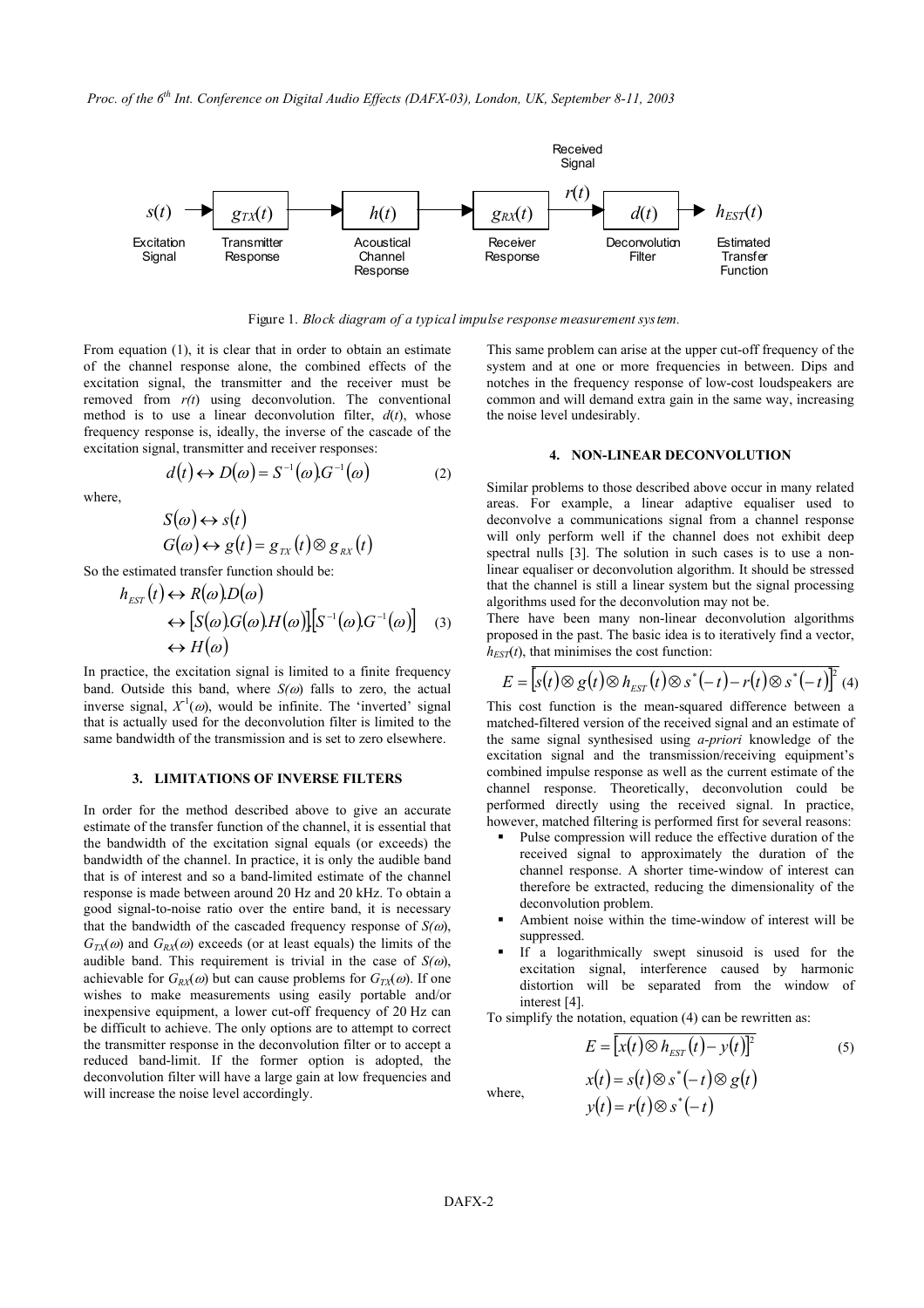Assuming  $g(t)$  has been measured in anechoic conditions, the only unknown function in equation (5) is the impulse response estimate,  $h_{EST}(t)$ .

In the early stages of this research, attempts to minimise equation (5) involved the use of a simple LMS algorithm similar to one that might be used in a decision feedback equaliser [3]. Although this did successfully converge and minimise the error function, it would not manage to convincingly estimate the channel response outside the bandwidth of the transmission signal. On reflection, it is not surprising that this happens. The training of most adaptive algorithms is based on the error vectors calculated in previous iterations. These error vectors will be coloured by the frequency response of the system,  $G(\omega)$ , encouraging the channel estimate to converge towards a solution occupying the same bandwidth.

A more fundamental problem is that the band-limiting effect of  $G(\omega)$  means that there will be a potentially infinite set of plausible solutions for  $h_{EST}(t)$ , all of which minimise the cost function in (5) to the same degree. Outside the bandwidth of the measuring equipment, where  $G(\omega)$  tends to zero, the spectrum of the estimated channel response is undefined and any value will produce an equally low error. Figure 2 illustrates an example of this problem generated by simulation. The estimated impulse response (top) was formed using a band-limited excitation signal (lower cut-off frequency, 100 Hz, upper cut-off frequency, 15 kHz) and is clearly not the same as the actual impulse response (bottom). If either function is convolved with *g*(*t*), however, the results are indistinguishable.



Figure 2. *Estimated impulse response using a bandlimited limited signal.*

Although it is impossible to uniquely deduce the channel response outside the bandwidth of  $x(t)$ , it is proposed that one can, at least, derive a solution to (5) that is more plausible than the band-limited estimate produced by a linear deconvolution filter. We would like to not only minimise equation (5), but also to do so using the most likely estimated impulse response from the infinitude of possible candidates based on any additional *apriori* information available. Simple modelling of room acoustics suggests that the expected impulse response will have a sparse nature, consisting of a number of discrete early reflections which will become more densely distributed as time progresses, but

whose average amplitude should decay exponentially with time. We expect the impulse response to have a sparse nature (at least during the first few hundred milliseconds) rather than being a continuous function of time. It is hypothesised, therefore, that the most appropriate deconvolution algorithms will be those that attempt to produce a sparse solution.

# **4.1. Matching Pursuit**

Several deconvolution/channel-estimation algorithms that have proved successful with sparse channels in the past have been based on the matching-pursuit principle [5, 6]. In fact, matchingpursuit can be used for continuous channels as well although the computational complexity increases in such situations. The basic principles of matching pursuit are very simple and can be most easily described by a pseudo-code algorithm:

Initialise  $h_{EST}(t) = 0$ 

Loop:

By cross-correlating  $x(t)$  with  $y(t)$ , find the time delay  $\tau$ where  $x(t - \tau)$  best matches  $y(t)$ . Also, find the amplitude, *A*, that minimises the mean-square-difference:

$$
\int [y(t) - Ax(t-\tau)]^2 dt
$$

Subtract  $Ax(t-\tau)$  from  $y(t)$ . Add  $A\delta(t-\tau)$  to  $h_{EST}(t)$ .

Repeat until the residual signal in  $y(t)$  is zero (or below a preset threshold)

At the end of the iterations,  $h_{EST}(t)$  will contain a sampled estimate of the impulse response of the channel. With sparse channels, this simple algorithm will deduce the correct estimate in very few iterations. With arbitrary channels, convergence to the optimally sparse solution cannot be guaranteed theoretically [7]. In practice, however, it has been found to give a reliably close approximation.

# **4.2. Improving Matching Pursuit Performance**

With simple simulated channels containing multiple discrete delayed impulse functions, matching pursuit rapidly converges to the exact solution. When the impulses are closer together than the effective duration of  $x(t)$ , each one may require several iterations to be correctly resolved, but convergence is still very reliable.

Taking a slightly more realistic channel model containing delayed, time-smeared impulses (simulating reflections from extended surfaces), the sparsity preserving nature of the simple matching pursuit algorithm can cause problems affecting the high-frequency parts of the channel estimate spectrum. This can be most easily demonstrated by example, as in figure 3.

When faced with a time-smeared impulse response, the matching pursuit algorithm's first assumption is to approximate that response with a single best-fit impulse function. The amplitude of this first impulse will always be an over-estimate as it contains energy from adjacent time-bins spread by the band-pass nature of the equipment response,  $G(\omega)$ . As a consequence, when the algorithm comes to estimate the amplitude of the adjacent samples (in iterations 3 and 4 in this case), these will tend to be under-estimates. Within a few iterations, the channel estimate evolves into a function that 'zig-zags' around the actual response. The error between the estimated and actual response occupies higher frequencies and may take many iterations to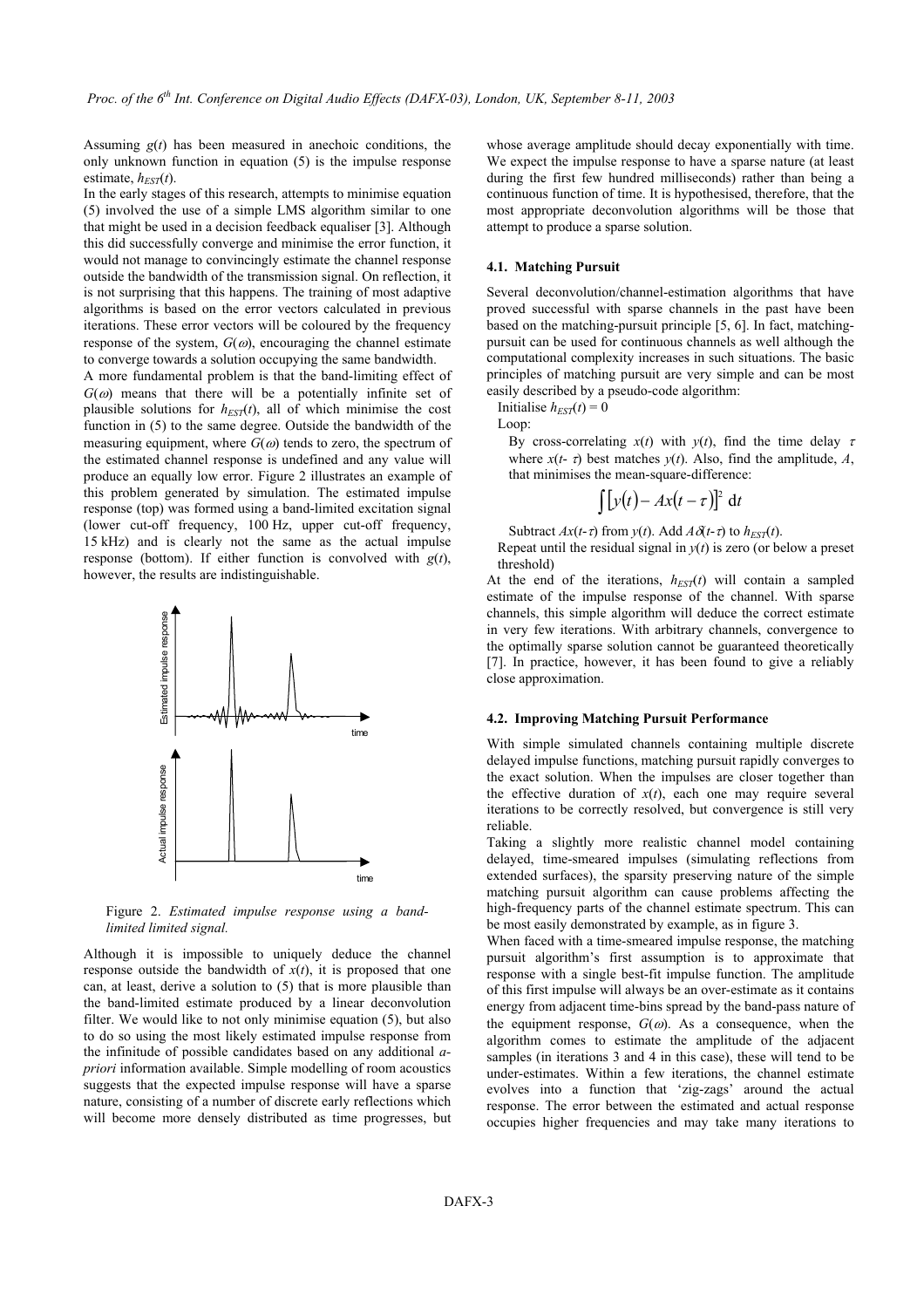

Figure 3. *Evolution of the estimated channel response (solid line) compared with the actual channel response (dashed line)*

correct (if ever) due to the limiting upper cut-off frequency of *G*(ω).

It should be noted that when using a band-limited excitation signal, some degree of error at high frequencies is inevitable. It is also clear, however, that the estimation formed in figure 3 is not a sensible estimate for a practical room response. In practice, we know that the reflections are expected to have a low-pass nature. At present, however, the deconvolution algorithm is unaware of this knowledge and assumes, instead, that the reflections will tend to occupy the entire spectrum equally.

The proposed solution to this problem is to increase the set of basis functions available to the matching pursuit algorithm. To begin with, the set of functions only contains just time-shifted replicas of the filtered excitation signal, *x*(*t*). Equally valid additions to this basis are any function that can be formed by convolving a low-pass window function with  $x(t)$ . These additional functions are redundant in the sense that they can be formed by adding together a number of members of the original basis with appropriate weights. They may, however, provide much closer matches with time-spread channel responses than any member of the original basis. With appropriately chosen windows, this could prevent the problems illustrated in figure 3 as well as speeding up the convergence of the algorithm. These benefits are illustrated in figure 4 where the set of basis functions is enhanced with additional members derived by convolving  $x(t)$ with cosine-squared windows of varying lengths.

In the first iteration in figure 4, the best match is found to be a version of  $x(t)$  convolved with an eight-sample wide cosinesquared window. As a result, the convolved basis function is subtracted from  $y(t)$  and the cosine-squared window is added to the current channel estimate. This is clearly a much closer firstorder approximation to the actual impulse response than the single impulse function in figure 3. As a consequence, within only a few iterations the estimated impulse response evolves into a very close match to the actual response and after 50 iterations is near perfect (given the band-limited information available to the algorithm).

The effectiveness of this technique is highly dependent on the choice of low-pass filter windows used to form the additional basis functions. If, for example, the function was the same as the actual impulse response in figure 4, a perfect match would have been achieved on the first iteration. In experimental trials, it has been found that the larger the library of filter windows, the less iterations are required before convergence. In practice, however, the number of different windows should be limited. In particular, once the window length exceeds around 50 samples, the chances of coming across a good match become increasingly slim and the gains in convergence time become insignificant. Also, as more windows are used, the computational complexity increases. Convergence is indeed faster in terms of the number of iterations, but this gain is more than cancelled out by the increased processing time required per iteration.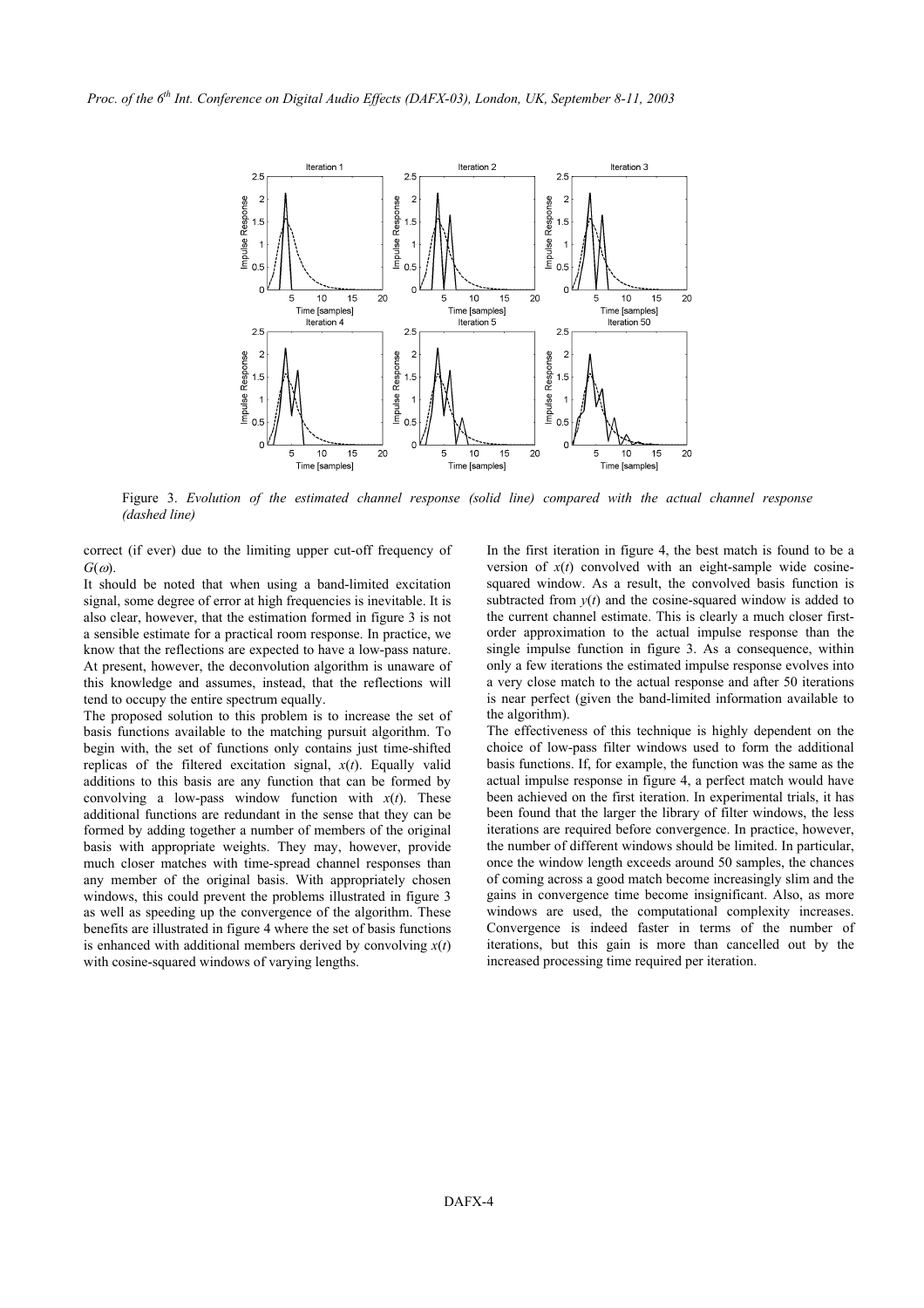

Figure 4. *Evolution of the estimated channel response (solid line) using the enhanced over-complete basis compared with the actual channel response (dashed line)*

In practical experiments, it has been found that a choice of three window functions is a good compromise. The windows chosen were a single impulse function (which must always be one of the windows) and two cosine-squared windows of four and eight samples duration.

# **5. EXPERIMENTAL RESULTS**

In order to demonstrate the deconvolution algorithm, a low-cost test system was assembled using a domestic hi-fi amplifier and speaker with a cheap condenser microphone. The first stage was to calibrate the algorithm for this equipment by transmitting and recording the excitation signal in an anechoic room. Under the assumption that the room response equals a time-shifted impulse function, the received signal, *r(t*), should be just the convolution of *s(t*) and *g*(*t*). Passing this signal through the matched filter for the transmission gives an estimate of *x*(*t*).



Figure 5. *Measured anechoic impulse response for the* effect giving a synthesised receiver matched filter output, *y(t)*. *chirp transmission*.

Using a low-cost amplifier and speaker at high volume inevitably leads to a significant degree of distortion. In order to separate harmonic distortion components from the desired transmission signal, a log-sweep transmission was used [4]. Providing the duration of the sweep is greater than the reverberation time of the room, the matched filter for these signals can temporally separate energy from harmonic distortion in a way that is not possible with pseudo-noise type sequences. A transmission duration of 10 seconds was used over a frequency sweep range of 40 Hz to 20 kHz. Figure 5 shows the measured anechoic impulse response of the system.

For the sake of comparison with existing techniques, a linear deconvolution filter was derived from the inverse filter for the log-sweep [4] and incorporates the additional equalisation needed to correct the loudspeaker/microphone colouration and provide a uniform frequency response when presented with *x*(*t*).

#### **5.1. Simulations**

When testing the algorithm with simple channels containing a few sparse impulses, the result is perfect recovery of the original impulse response. Although this compares favourably with the band-limited estimate given by a linear deconvolution algorithm, it is not an entirely fair test. Sparse channels favour the matching pursuit algorithm by its design and perfect deconvolution is almost trivial under such conditions.

For a more realistic, but controllable experiment, a synthetic channel response was obtained from a commercial reverberation effect software plug-in set for a reverberation time of 700 ms. By feeding an impulse to the effect, the actual channel response of the virtual room was obtained. Then, an estimate of  $x(t)$  obtained using the test equipment in an anechoic room was fed into the

Looking at the overall time-domain forms of the actual channel and the estimates formed by the linear deconvolution filter and